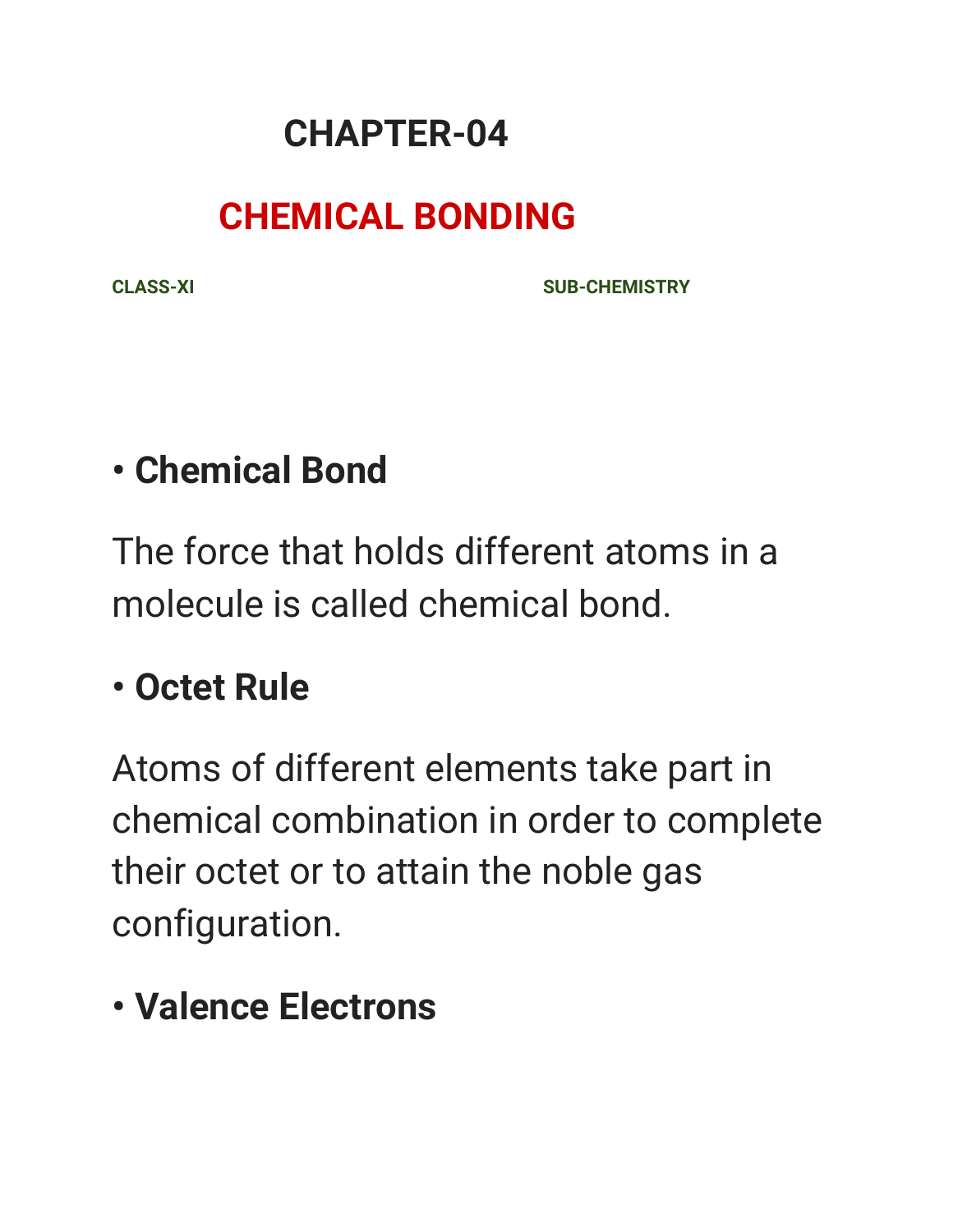It is the outermost shell electron which takes part in chemical combination.

# **• Facts Stated by Kossel in Relation to Chemical Bonding**

— In the periodic table, the highly electronegative halogens and the highly electro-positive alkali metals are separated by noble gases.

— Formation of an anion and cation by the halogens and alkali metals are formed by gain of electron and loss of electron respectively.

— Both the negative and positive ions acquire the noble gas configuration.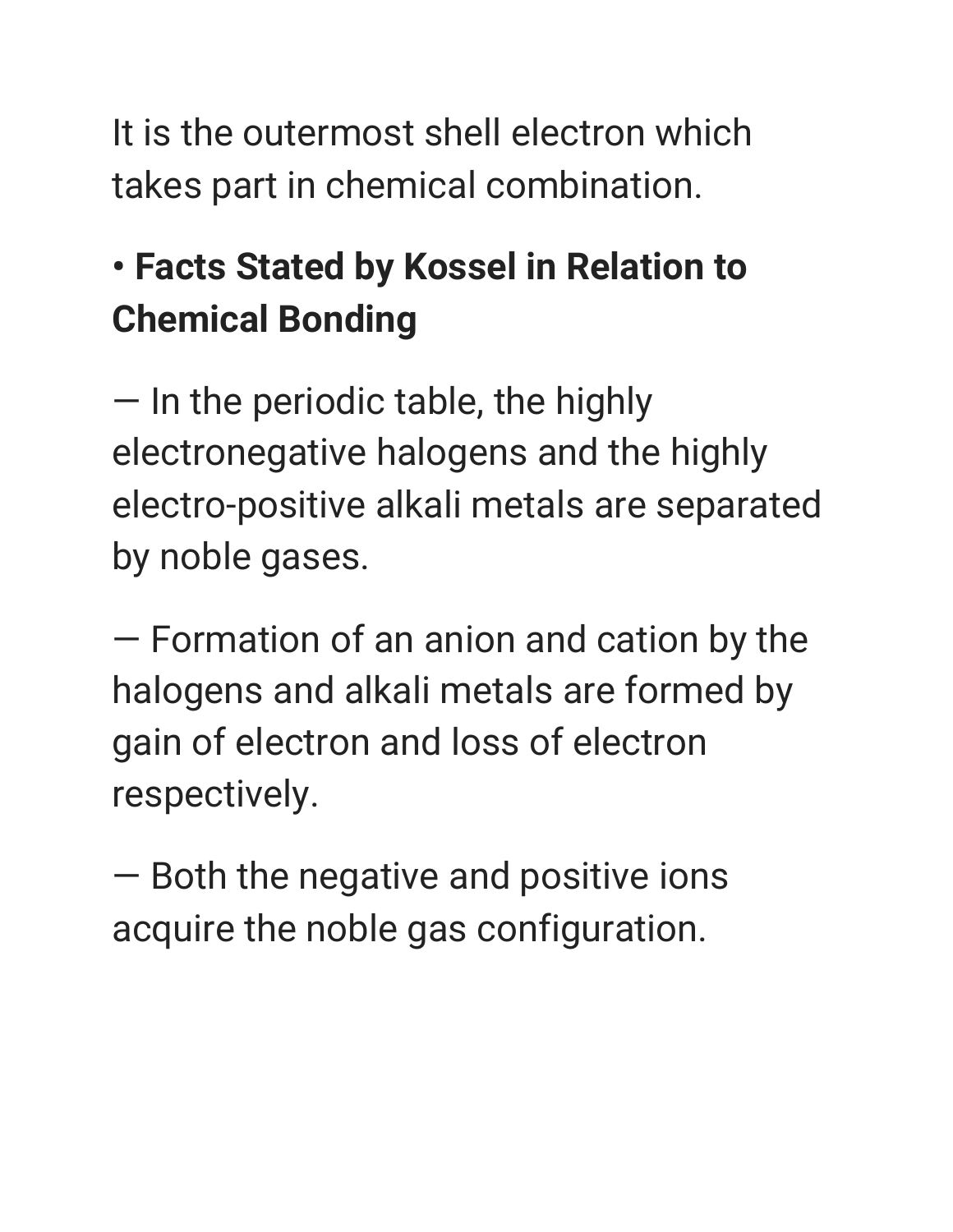— The negative and positive ions are stabilized by electrostatic attraction Example,



# **• Modes of Chemical Combination**

— By the transfer of electrons: The chemical bond which formed by the complete transfer of one or more electrons from one atom to another is termed as electrovalent bond or ionic bond.

— By sharing of electrons: The bond which is formed by the equal sharing of electrons between one or two atoms is called covalent bond. In these bonds electrons are contributed by both.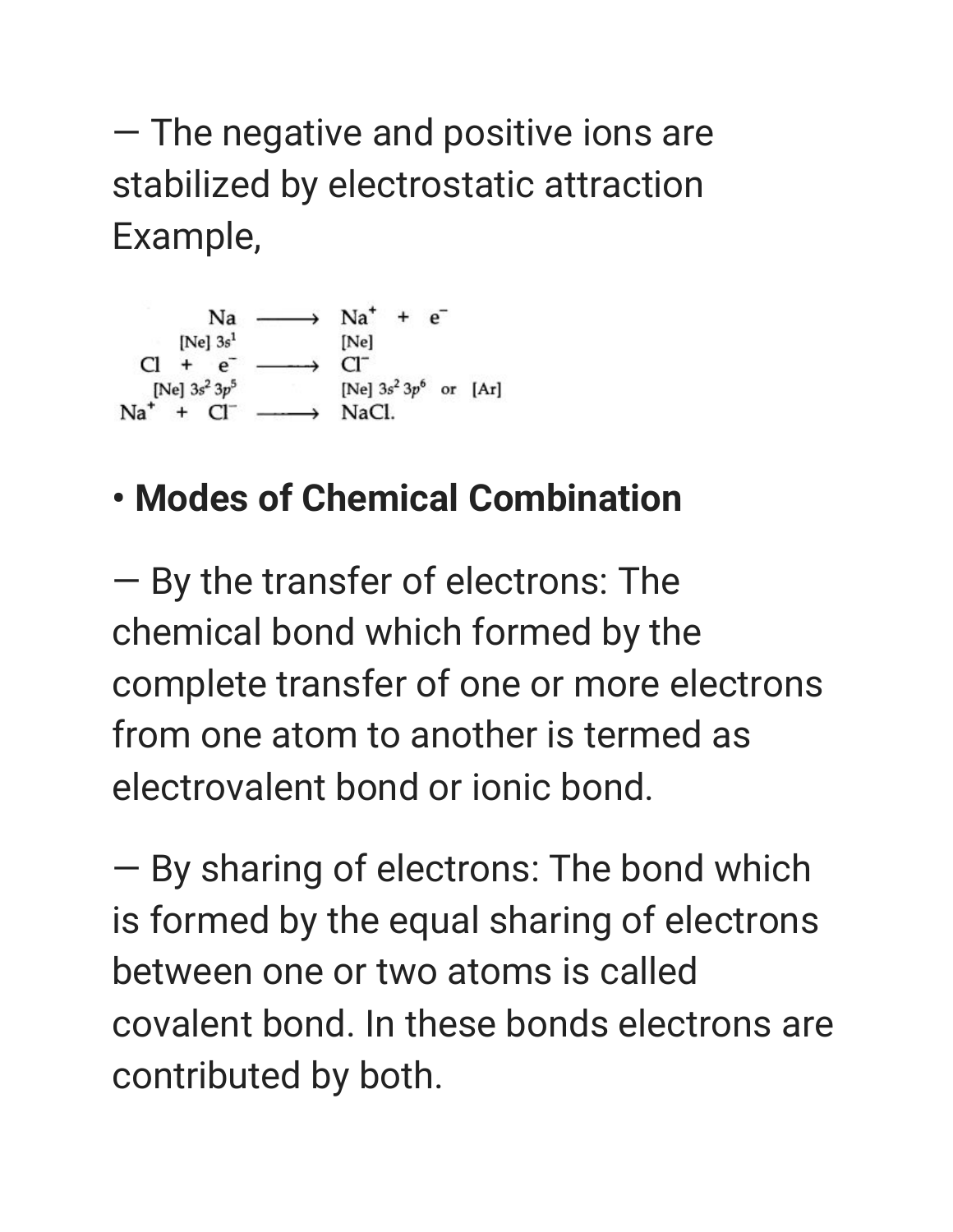— Co-ordinate bond: When the electrons are contributed by one atom and shared by both, the bond is formed and it is known as dative bond or co-ordinate bond.

# **• Ionic or Electrovalent Bond**

Ionic or Electrovalent bond is formed by the complete transfer of electrons from one atom to another. Generally, it is formed between metals and non-metals. We can say that it is the electrostatic force of attraction which holds the oppositely charged ions together.

The compounds which is formed by ionic or electrovalent bond is known as electrovalent compounds. For Example, ,

(i) NaCl is an electrovalent compound. Formation of NaCl is given below: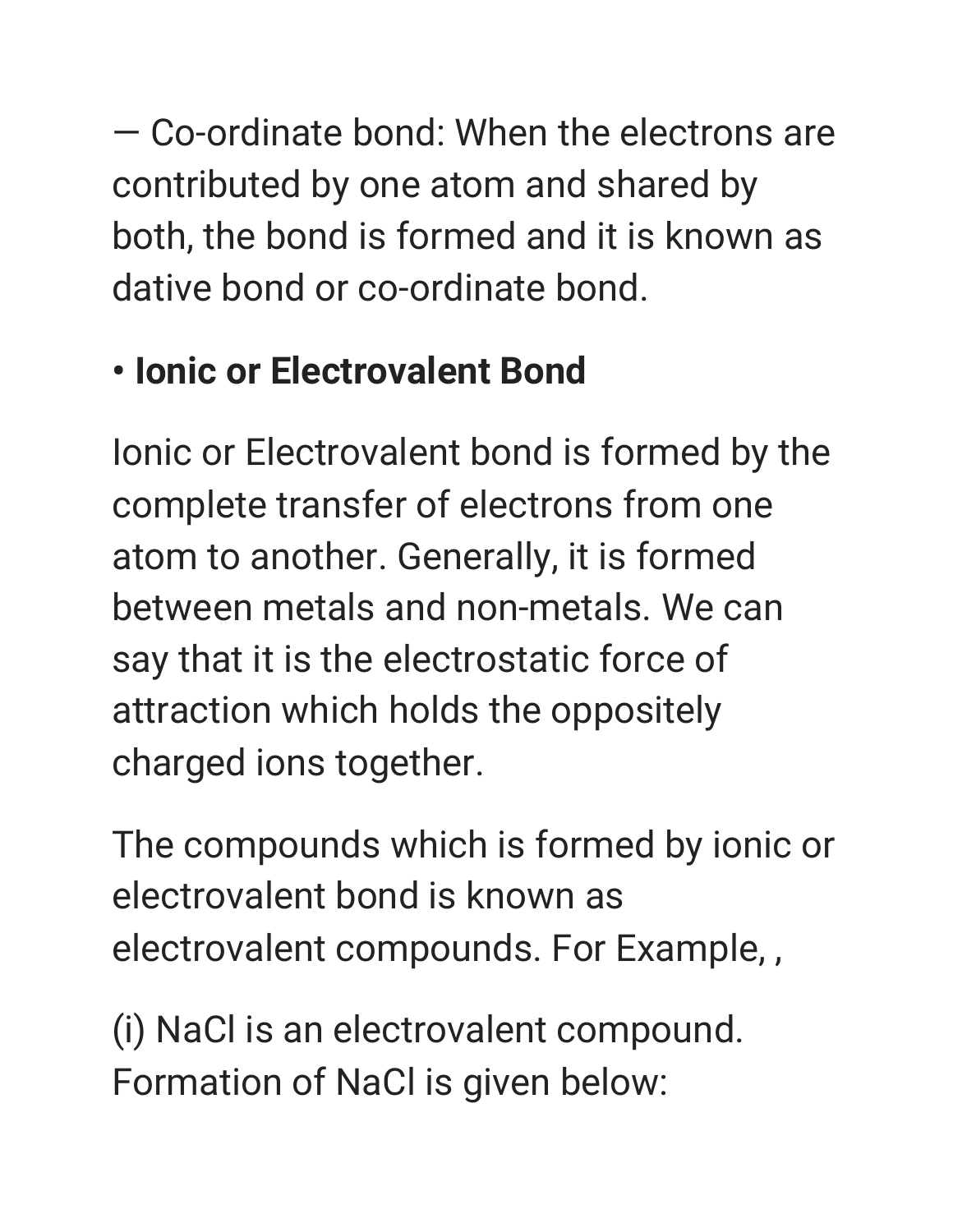

Na+ ion has the configuration of Ne while Cl– ion represents the configuration of Ar.

(ii) Formation of magnesium oxide from magnesium and oxygen.



Electrovalency: Electrovalency is the number of electrons lost or gained during the formation of an ionic bond or electrovalent bond.

# **• Factors Affecting the Formation of Ionic Bond**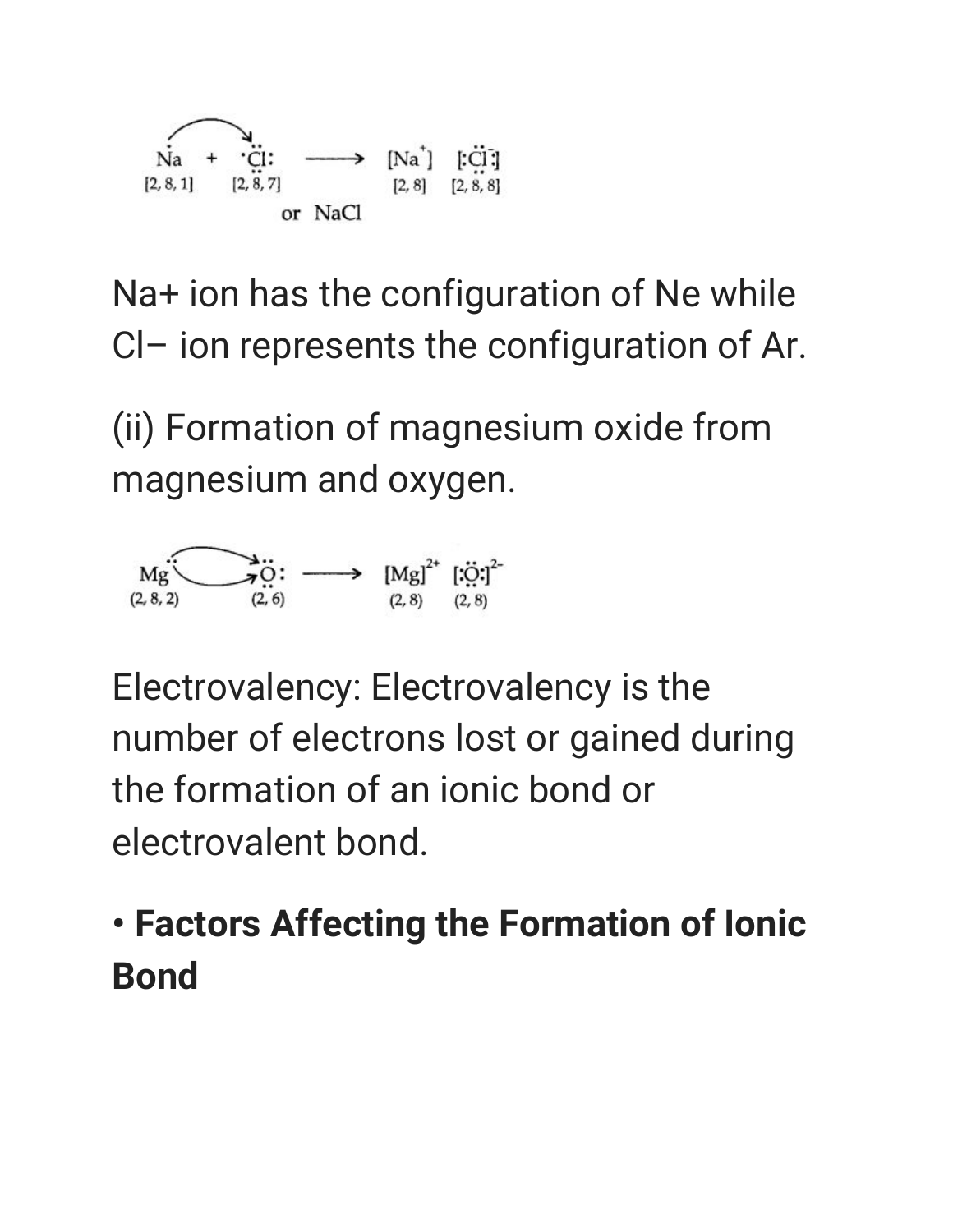(i) Ionization enthalpy: As we know that ionization enthalpy of any element is the amount of energy required to remove an electron from outermost shell of an isolated gaseous atom to convert it into cation.

Hence, lesser the ionization enthalpy, easier will be the formation of a cation and have greater chance to form an ionic bond. Due to this reason alkali metals have more tendency to form an ionic bond.

For example, in formation of Na+ ion I.E = 496 kJ/mole

While in case of magnesium, it is 743 kJ/mole. That's why the formation of positive ion for sodium is easier than that of magnesium.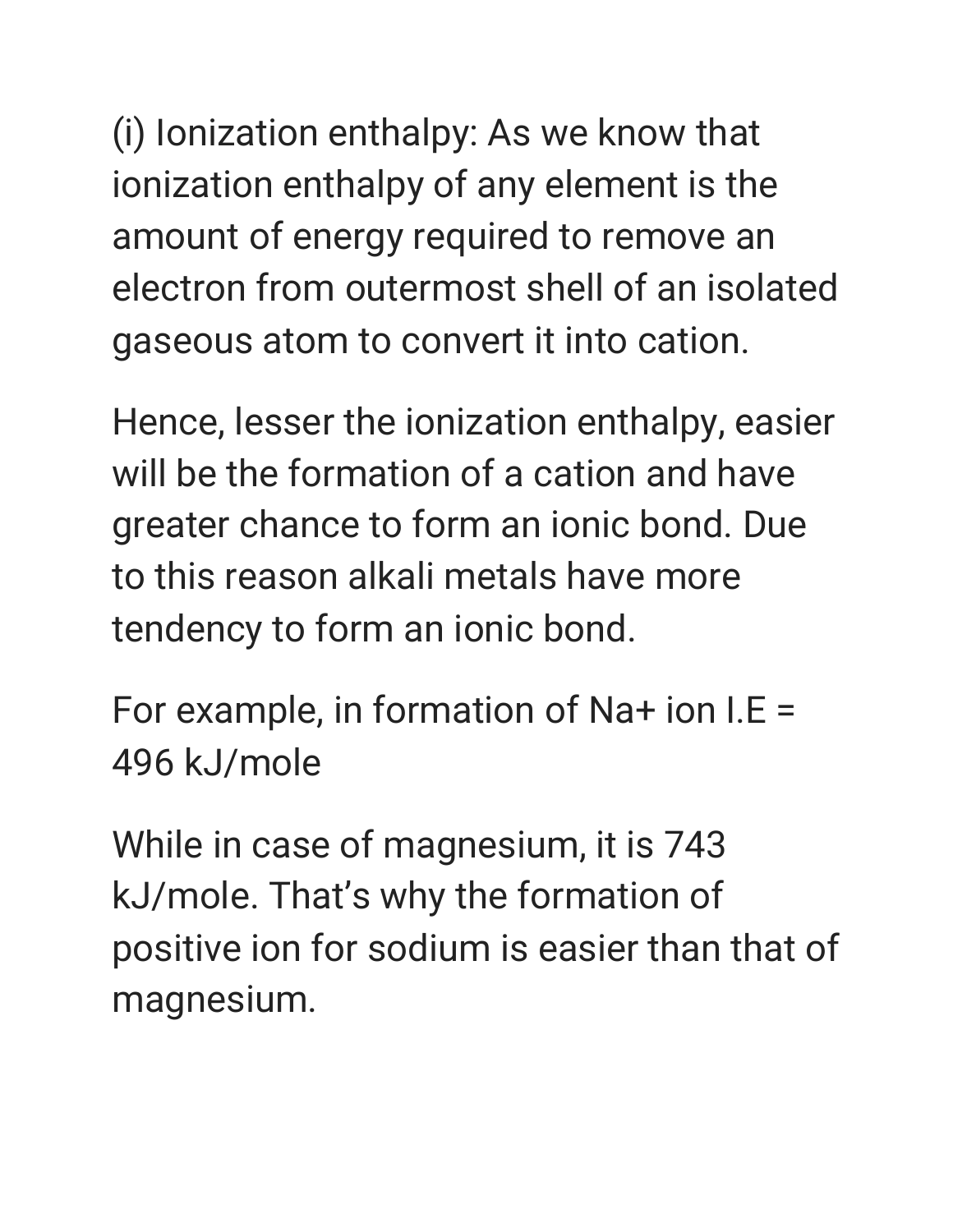Therefore, we can conclude that lower the ionization enthalpy, greater the chances of ionic bond formation.

(ii) Electron gain enthalpy (Electron affinities): It is defined as the energy released when an isolated gaseous atom takes up an electron to form anion. Greater the negative electron gain enthalpy, easier will be the formation of anion. Consequently, the probability of formation

of ionic bond increases.

For example. Halogens possess high electron affinity. So, the formation of anion is very common in halogens.

 $\Delta_{ee}H = -ve$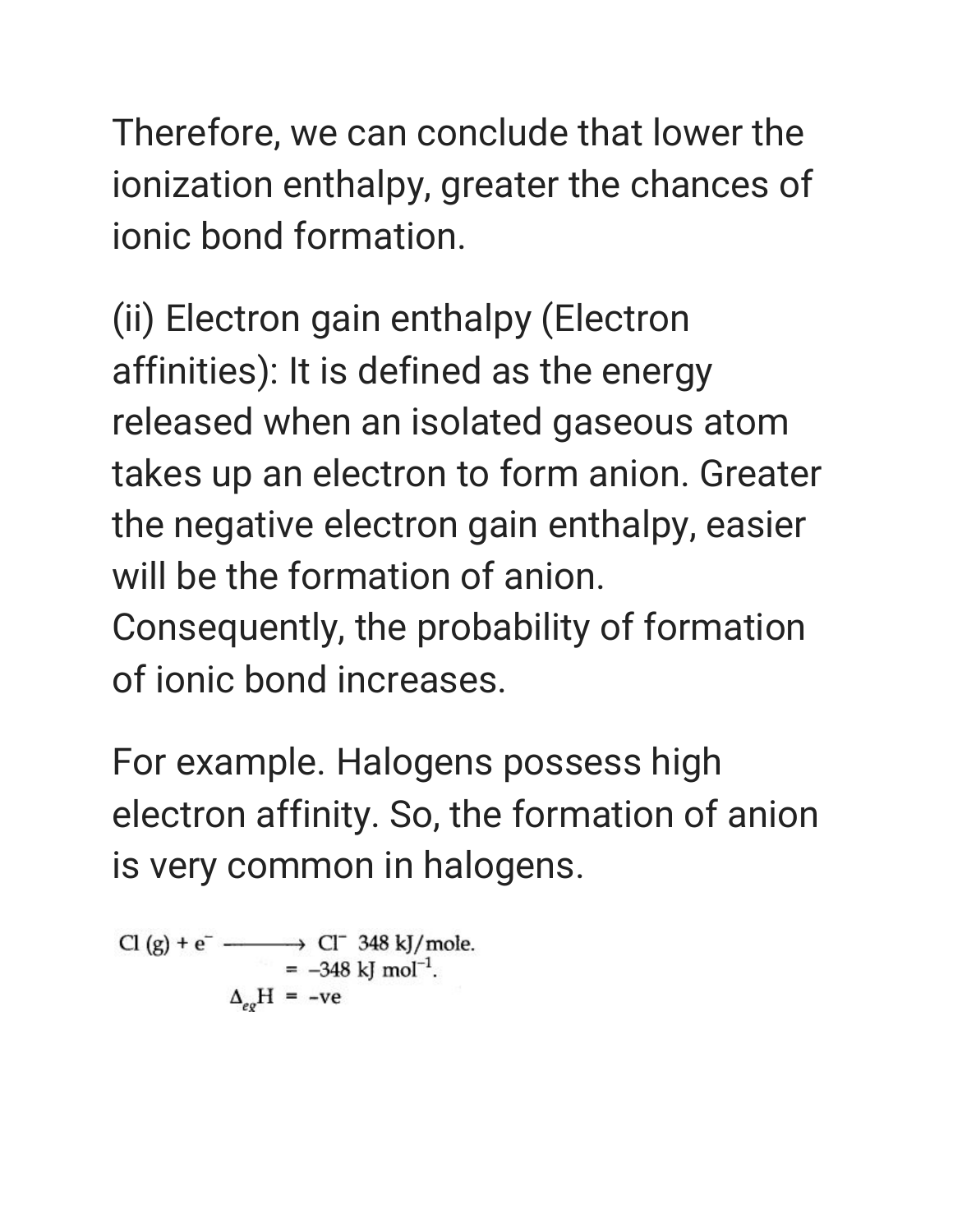(iii) Lattice energy or enthalpy: It is defined as the amount of energy required to separate 1 mole of ionic compound into separate oppositely charged ions.

# **Lattice energy of an ionic compound depends upon following factors:**

(i) Size of the ions: Smaller the size, greater will be the lattice energy.

(ii) Charge on the ions: Greater the magnitude of charge, greater the interionic attraction and hence higher the lattice energy.

# **• General Characteristics of ionic Compounds**

(i) Physical'State: They generally exist as crystalline solids, known as crystal lattice.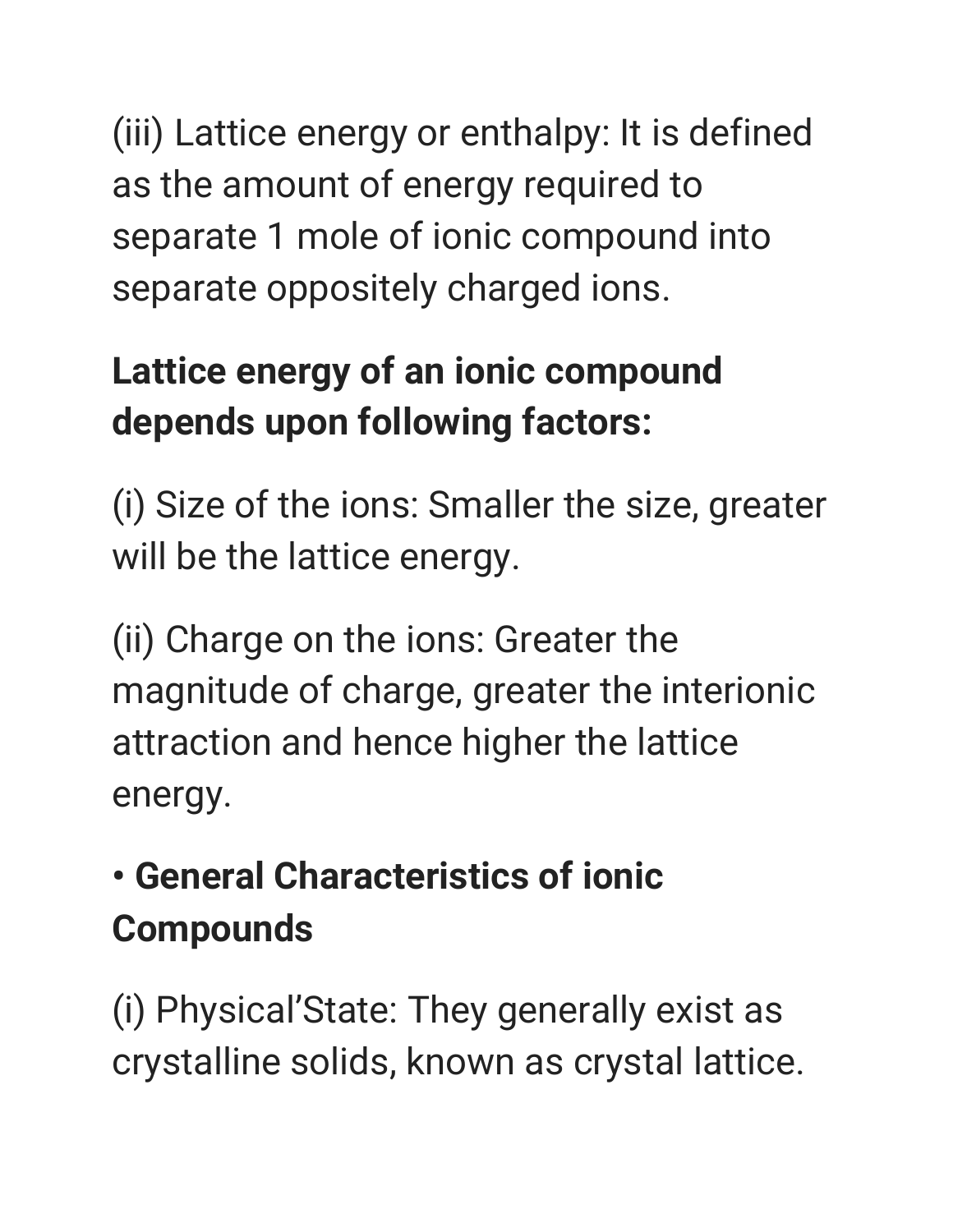Ionic compounds do not exist as single molecules like other gaseous molecules e.g., H2 , N2 , 02 , Cl2 etc.

(ii) Melting and boiling points: Since ionic compounds contain high interionic force between them, they generally have high melting and boiling points.

(iii) Solubility: They are soluble in polar solvents such as water but do not dissolve in organic solvents like benzene, CCl4etc.

(iv) Electrical conductivity: In solid state they are poor conductors of electricity but in molten state or when dissolved in water, they conduct electricity.

(v) Ionic reactions: Ionic compounds produce ions in the solution which gives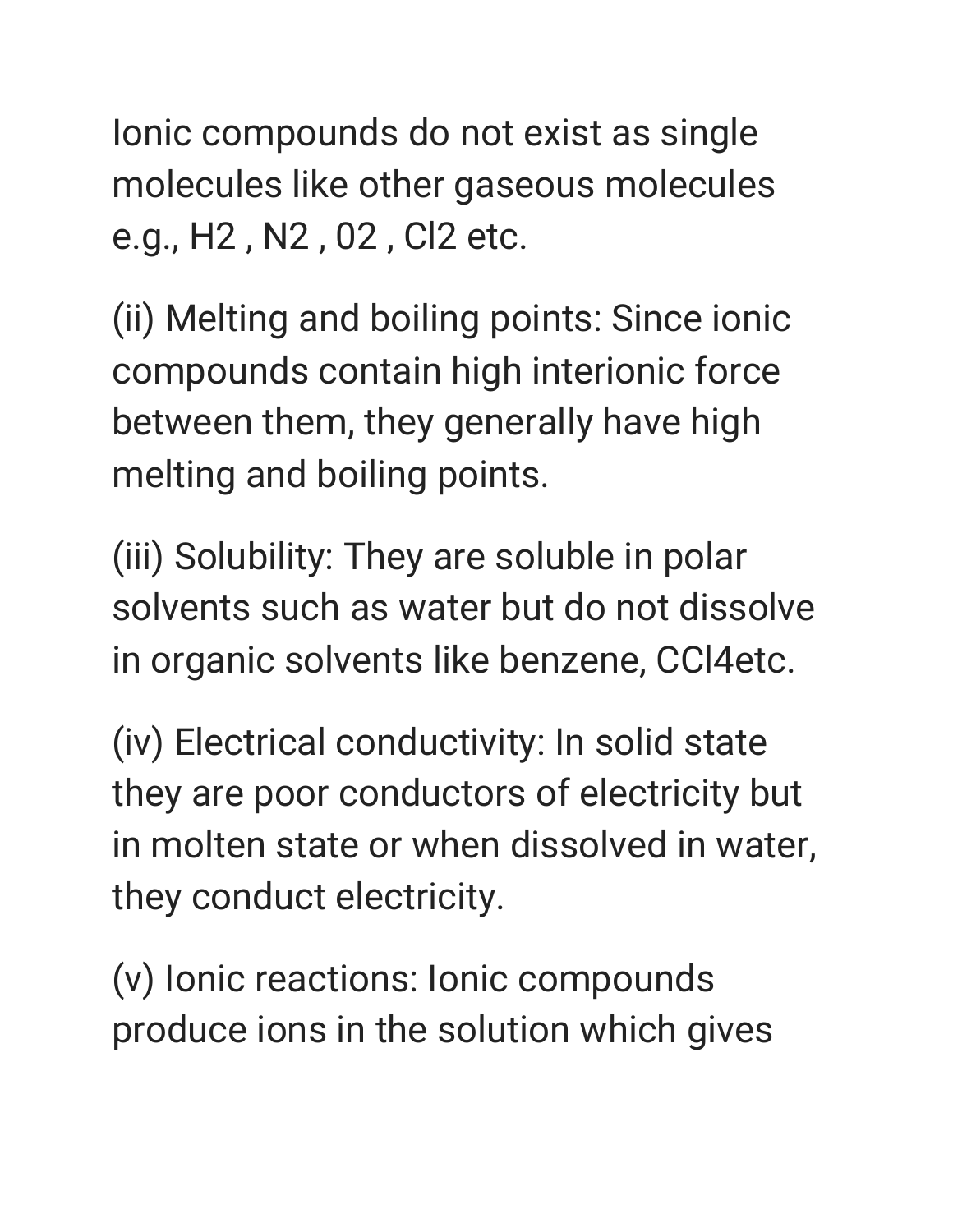very fast reaction with oppositely charged ions.

For example,

 $Na<sup>+</sup>Cl<sup>-</sup>(aq) + Ag<sup>+</sup>NO<sub>3</sub><sup>-</sup>(aq) \longrightarrow AgCl<sup>+</sup>(s) + NaNO<sub>3</sub>(aq)$ 

### **• Covalent Bond—Lewis-Langmuir Concept**

When the bond is formed between two or more atoms by mutual contribution and sharing of electrons, it is known as covalent bond.

If the combining atoms are same the covalent molecule is known as homoatomic. If they are different, they are known as heteroatomic molecule.

For Example,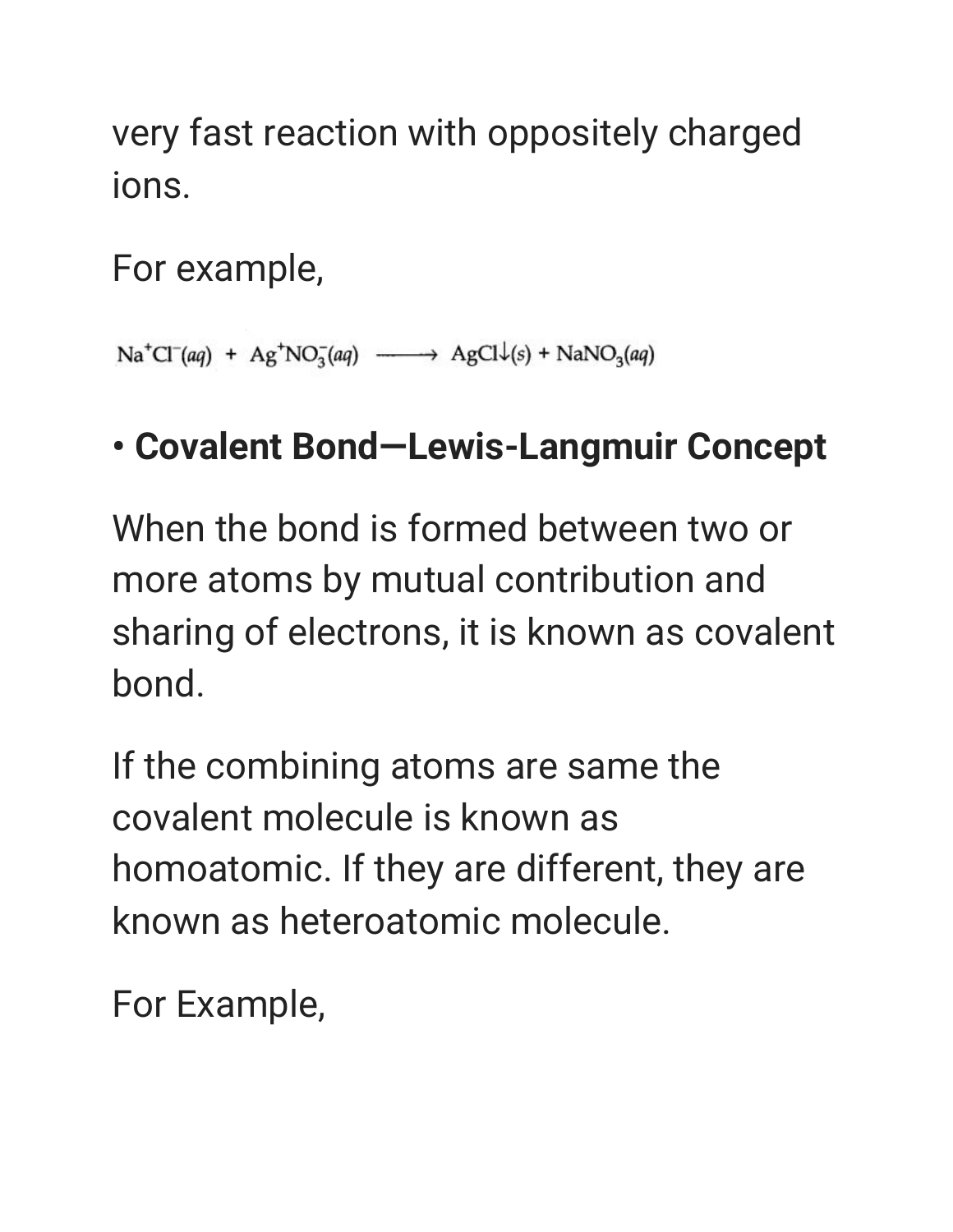(i) Formation of hydrogen molecule.

$$
H \cdot + \cdot H \longrightarrow \left(\underbrace{H \bigodot H}_{\text{H}}
$$

 $H-H$ or

(ii) Formation of oxygen molecule.

$$
\begin{array}{ccc}\n\vdots & \vdots & \longmapsto & \left(\begin{array}{c}\n\vdots & \vdots \\
\vdots & \vdots \\
\vdots & \vdots \\
\vdots & \vdots \\
\vdots & \vdots & \vdots \\
\vdots & \vdots & \vdots \\
\vdots & \vdots & \vdots \\
\vdots & \vdots & \vdots \\
\vdots & \vdots & \vdots \\
\vdots & \vdots & \vdots \\
\vdots & \vdots & \vdots \\
\vdots & \vdots & \vdots \\
\vdots & \vdots & \vdots \\
\vdots & \vdots & \vdots & \vdots \\
\vdots & \vdots & \vdots & \vdots \\
\vdots & \vdots & \vdots & \vdots \\
\vdots & \vdots & \vdots & \vdots \\
\vdots & \vdots & \vdots & \vdots \\
\vdots & \vdots & \vdots & \vdots \\
\vdots & \vdots & \vdots & \vdots \\
\vdots & \vdots & \vdots & \vdots \\
\vdots & \vdots & \vdots & \vdots \\
\vdots & \vdots & \vdots & \vdots \\
\vdots & \vdots & \vdots & \vdots \\
\vdots & \vdots & \vdots & \vdots \\
\vdots & \vdots & \vdots & \vdots \\
\vdots & \vdots & \vdots & \vdots \\
\vdots & \vdots & \vdots & \vdots \\
\vdots & \vdots & \vdots & \vdots \\
\vdots & \vdots & \vdots & \vdots \\
\vdots & \vdots & \vdots & \vdots \\
\vdots & \vdots & \vdots & \vdots \\
\vdots & \vdots & \vdots & \vdots \\
\vdots & \vdots & \vdots & \vdots \\
\vdots & \vdots & \vdots & \vdots \\
\vdots & \vdots & \vdots & \vdots \\
\vdots & \vdots & \vdots & \vdots \\
\vdots & \vdots & \vdots & \vdots \\
\vdots & \vdots & \vdots & \vdots \\
\vdots & \vdots & \vdots & \vdots \\
\vdots & \vdots & \vdots & \vdots \\
\vdots & \vdots & \vdots & \vdots \\
\vdots & \vdots & \vdots & \vdots \\
\vdots & \vdots & \vdots & \vdots \\
\vdots & \vdots & \vdots & \vdots \\
\vdots & \vdots & \vdots & \vdots \\
\vdots & \vdots & \vdots & \vdots \\
\vdots & \vdots & \vdots & \vdots \\
\vdots & \vdots & \vdots & \vdots \\
\vdots & \vdots & \vdots & \
$$

(iii) Formation of H<sub>2</sub>O molecule.



(iv) Formation of  $\mathrm{NH}_3$  molecule.

 $\overline{\phantom{0}}$ 

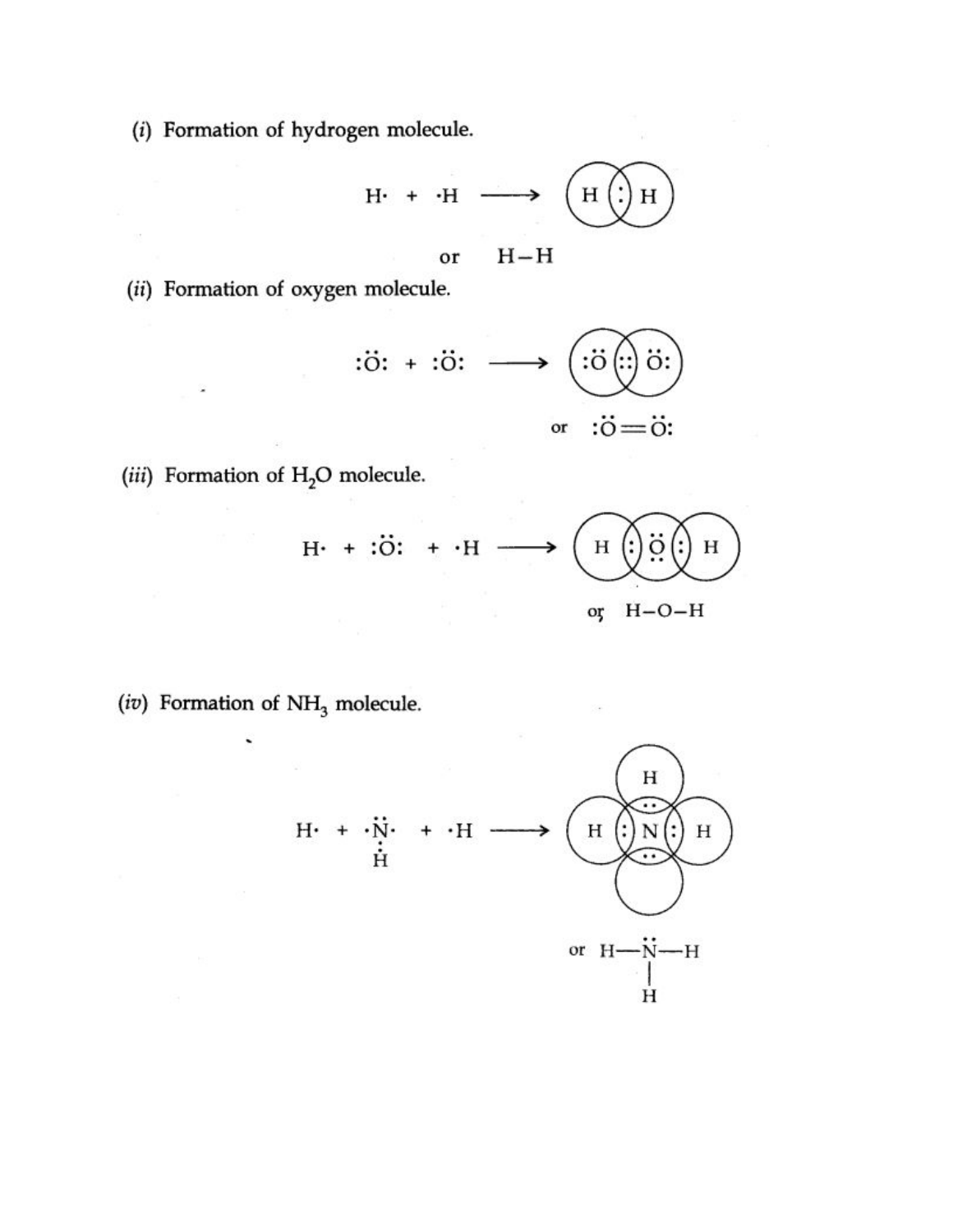# **• Lewis Representation of Simple Molecules (the Lewis Structures)**

The Lewis dot Structure can be written through the following steps:

(i) Calculate the total number of valence electrons of the combining atoms.

(ii) Each anion means addition of one electron and each cation means removal of one electron. This gives the total number of electrons to be distributed.

(iii) By knowing the chemical symbols of the combining atoms.

(iv) After placing shared pairs of electrons for single bond, the remaining electrons may account for either multiple bonds or as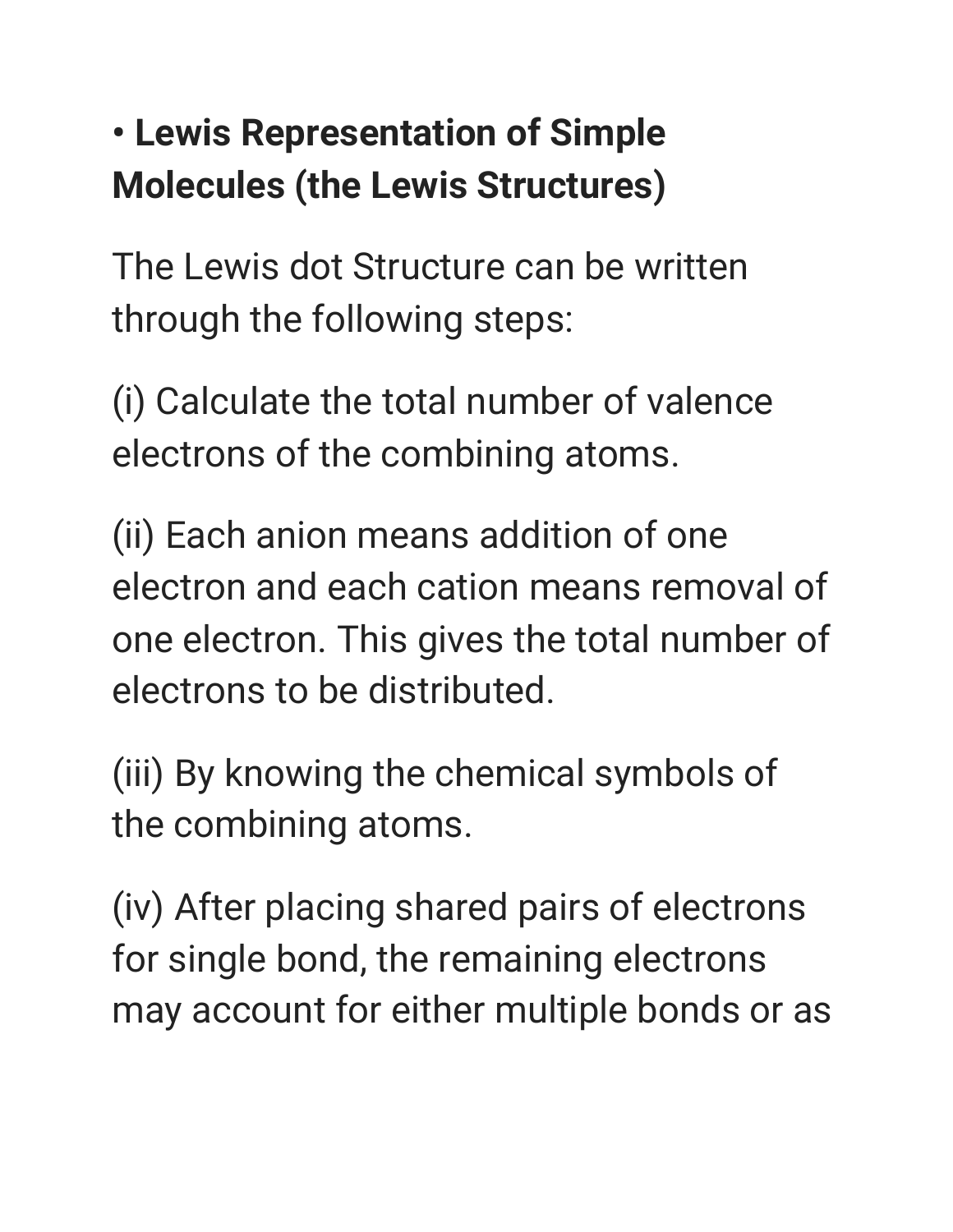# lone pairs. It is to be noted that octet of each atom should be completed.

|       | <b>Molecule/Ion</b>                    |                                               | <b>Lewis Representation</b> |                                                |
|-------|----------------------------------------|-----------------------------------------------|-----------------------------|------------------------------------------------|
| (i)   | CO                                     | $: \dotsc$ : $\dotsc$                         | or                          | $: \equiv 0:$                                  |
| (ii)  | CO <sub>2</sub>                        | 0::c::0                                       | or                          | $0 = C = 0$                                    |
| (iii) | O <sub>2</sub>                         | $: \overline{o}$ : $\overline{o}$ :           | or                          | $\ddot{\circ} = \ddot{\circ}$ :                |
| (iv)  | O <sub>3</sub>                         | $\ddot{\mathbf{e}}$<br>: 2:                   | or                          | :о:                                            |
| (v)   | $H_2O_2$                               | $H:\stackrel{.}{\odot}:\stackrel{.}{\odot}:H$ | or                          |                                                |
| (vi)  | SO <sub>3</sub>                        | :0:5:0:<br>: 0:                               | or                          | ö:<br>:0:                                      |
| (vii) | HCIO <sub>4</sub><br>(Perchloric acid) | :ö:<br>$\ddot{H}$ : Ö: Ö: Ö:<br>$:Q$ :        | or                          | $\ddot{\circ}$ :<br>H:<br>o:<br>$\ddot{\cdot}$ |

Lewis structures of some typical molecules and ions

| (viii)  | $CN^-$<br>(Cyanide ion)          | [:C::N                                                                            | or | $: C \equiv N:$                                                      |
|---------|----------------------------------|-----------------------------------------------------------------------------------|----|----------------------------------------------------------------------|
| (ix)    | NO <sub>2</sub><br>(Nitrite ion) | $[\ddot{\ddot{\Omega}} :: \ddot{\text{N}} : \ddot{\Omega} :]$                     | or | $\overline{\overline{\text{io}}\text{m}}\overline{\text{N}}\text{m}$ |
| (x)     | $SO_4^{2-}$                      | $\left[ \begin{smallmatrix} .&0&.&0\ .&0&.&0\ .&0&.&0\ \end{smallmatrix} \right]$ | or | $\rightarrow$<br>$\ddot{\mathrm{o}}$<br>$\bullet$                    |
| $(x_i)$ | $O_2^{2-7}$                      | $\left[ \ddot{0} \ddot{0} \ddot{0} \ddot{0} \right]^{2-}$                         | or |                                                                      |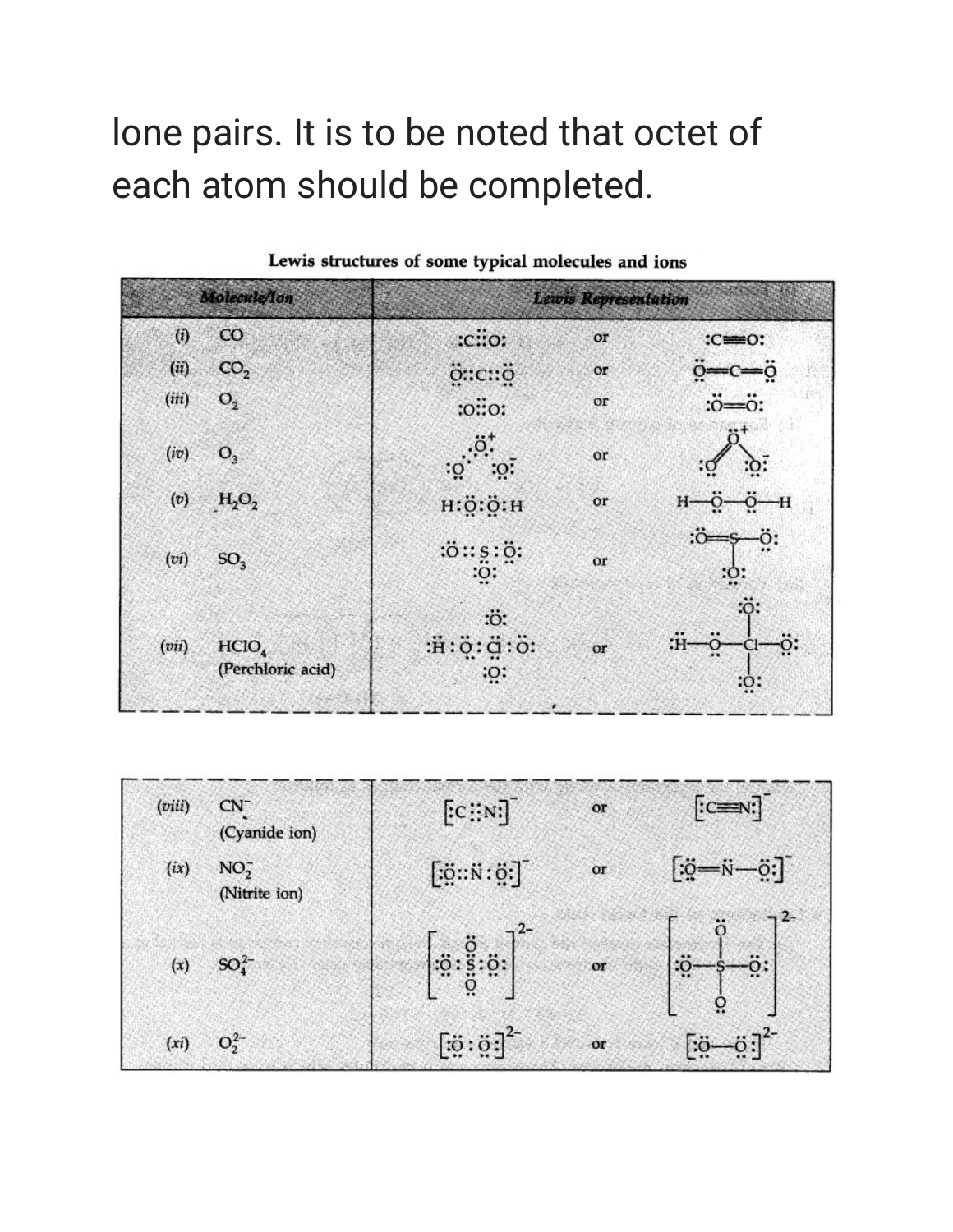### **• Formal Charge**

In polyatomic ions, the net charge is the charge on the ion as a whole and not by particular atom. However, charges can be assigned to individual atoms or ions. These are called formal charges.

It can be expressed as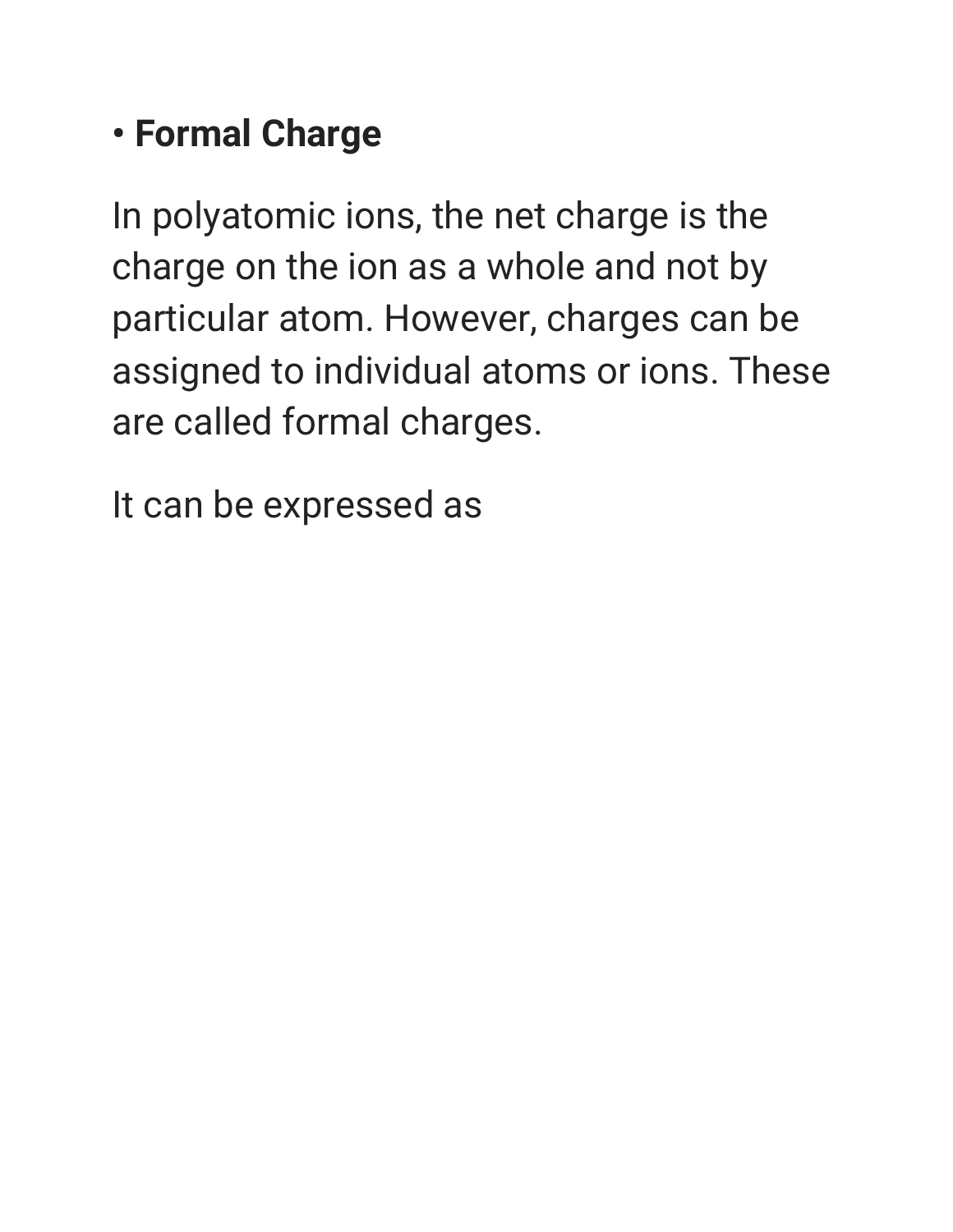| Formal charge (F.C.)<br>on an atom in a Lewis $=$ electrons in the free<br>structure | total number of valence<br>atom |                                     | [total number of non]<br>bonding (lone pair)<br>electrons |  |
|--------------------------------------------------------------------------------------|---------------------------------|-------------------------------------|-----------------------------------------------------------|--|
|                                                                                      | $-(1/2)$                        | total number of<br>bonding (shared) |                                                           |  |

It does not indicate the real charge. Let us consider the Ozone molecule  $(O_3)$ . The Lewis structure of  $O_3$  may be drawn as:



The atoms have been numbered as 1, 2 and 3. The formal charge on:

The central O atom marked 1

$$
= 6 - 2 - \frac{1}{2} (6) = +1
$$
  
The end O atom marked 2

$$
= 6 - 4 - \frac{1}{2} (4) = 0
$$

The end O atom marked 3

 $= 6 - 6 - \frac{1}{2} (2) = -1$ 

Hence, we represent  $O_3$  along with the formal charges as follows:



#### **• Limitations of the Octet Rule**

(i) The incomplete octet of the central atoms: In some covalent compounds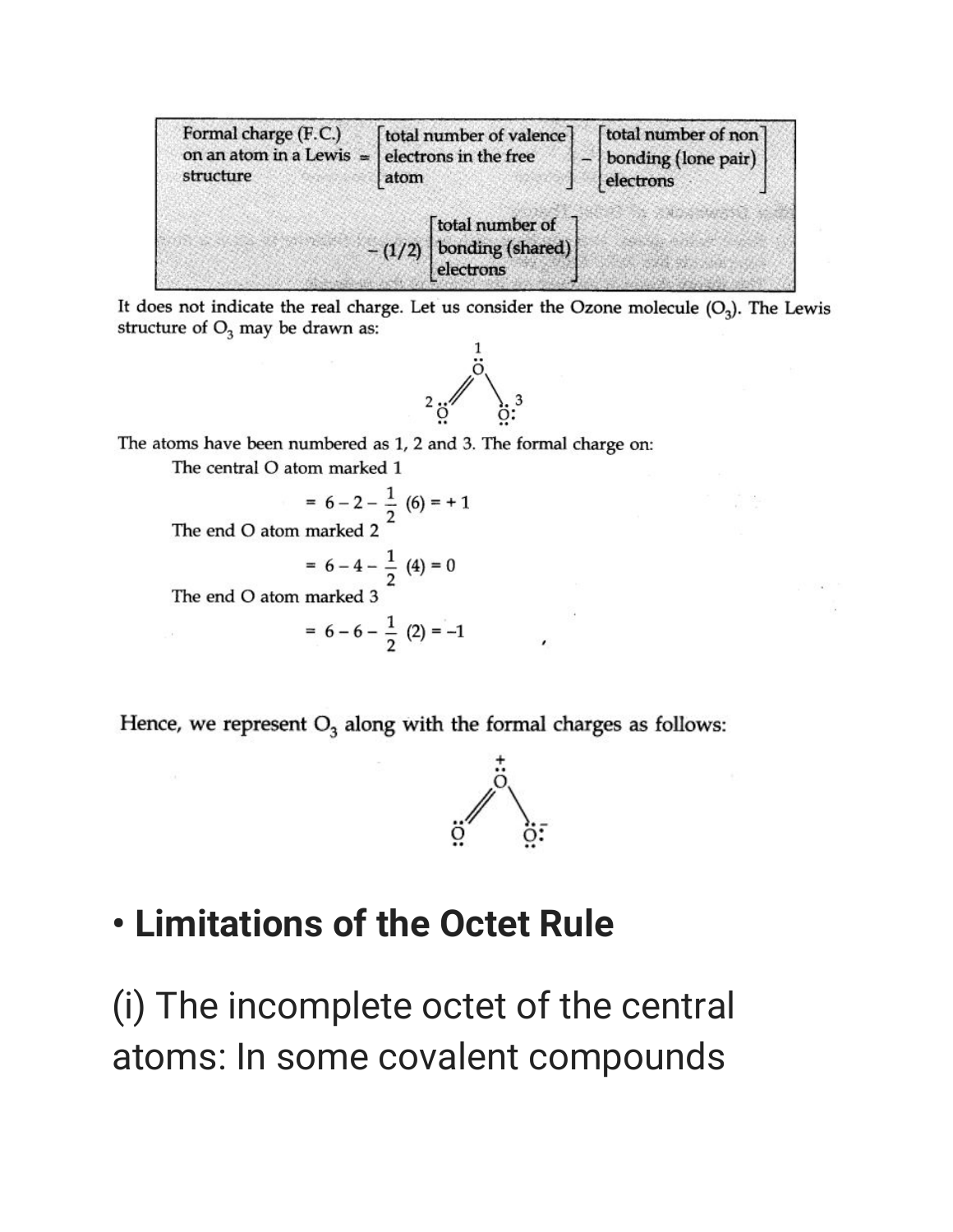central atom has less than eight electrons, i.e., it has an incomplete octet. For example,

```
Li:Cl H:Be:H Cl: B:Cl
```
Li, Be and B have 1, 2, and 3 valence electrons only.

(ii) Odd-electron molecules: There are certain molecules which have odd number of electrons the octet rule is not applied for all the atoms.

 $\ddot{N} = \ddot{Q}$   $\ddot{Q} = \dot{N} - \ddot{Q}$ 

(iii) The expanded Octet: In many compounds there are more than eight valence electrons around the central atom. It is termed as expanded octet. For Example,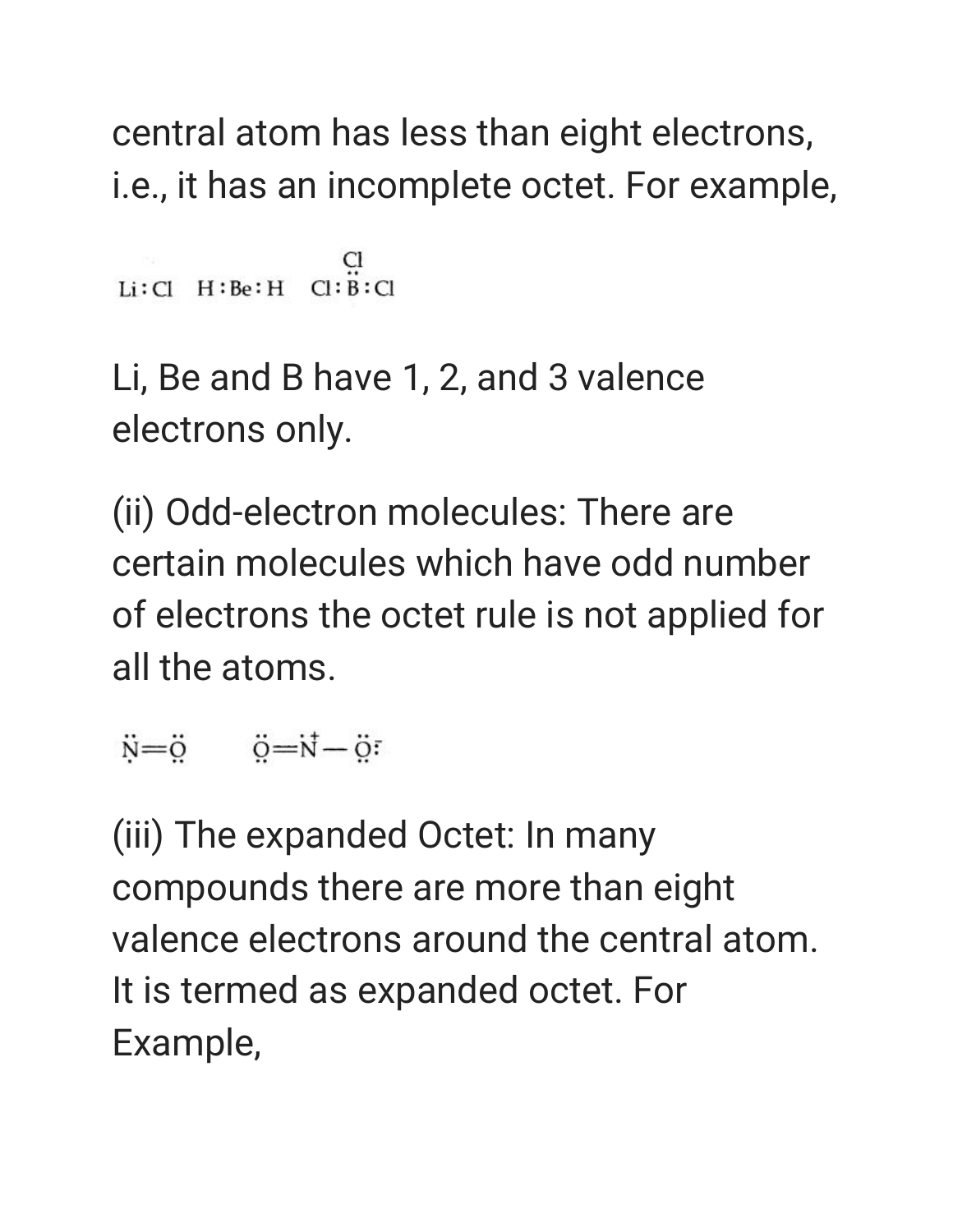

 $\begin{array}{l} \mathbf{F} \ \mathbf{F} \ \mathbf{S} \ \mathbf{F} \\ \mathbf{F} \ \mathbf{F} \ \mathbf{F} \end{array}$ PF<sub>6</sub> (12 electrons)

# **• Other Drawbacks of Octet Theory**

(i) Some noble gases, also combine with oxygen and fluorine to form a number of compounds like XeF2 , XeOF2 etc.

(ii) This theory does not account for the shape of the molecule.

(iii) It does not give any idea about the energy of The molecule and relative stability.

# **• Bond Length**

It is defined as the equilibrium distance between the centres of the nuclei of the two bonded atoms. It is expressed in terms of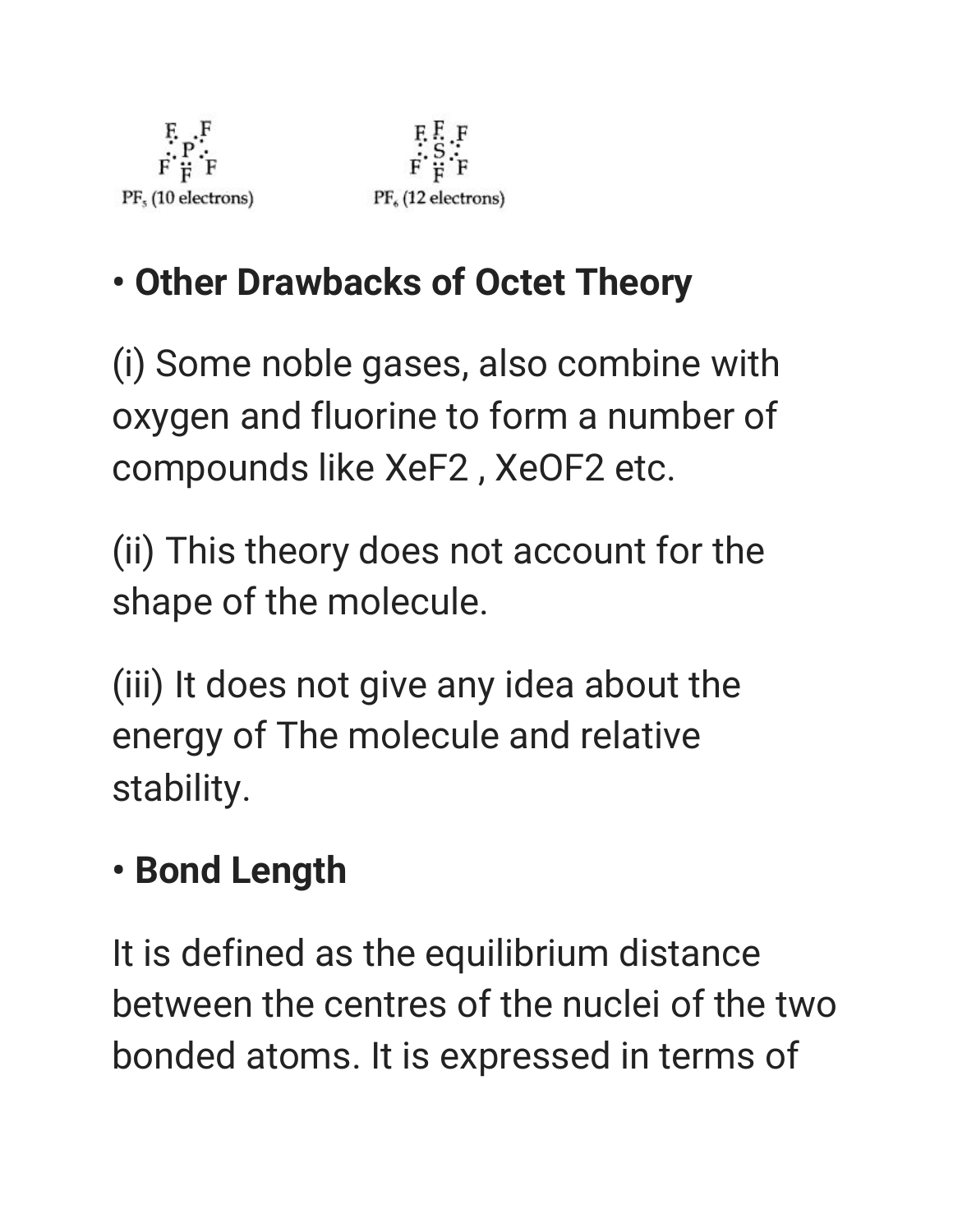A. Experimentally, it can be defined by X-ray diffraction or electron diffraction method.



The bond length in a covalent molecule AB.  $R = r_A + r_B$  (R is the bond length and  $r_A$  and  $r_B$ are the covalent radii of atoms A and B respectively)

### **• Bond Angle**

It is defined as -the angle between the lines representing the orbitals containing the bonding – electrons.

It helps us in determining the shape. It can be expressed in degree. Bond angle can be experimentally determined by spectroscopic methods.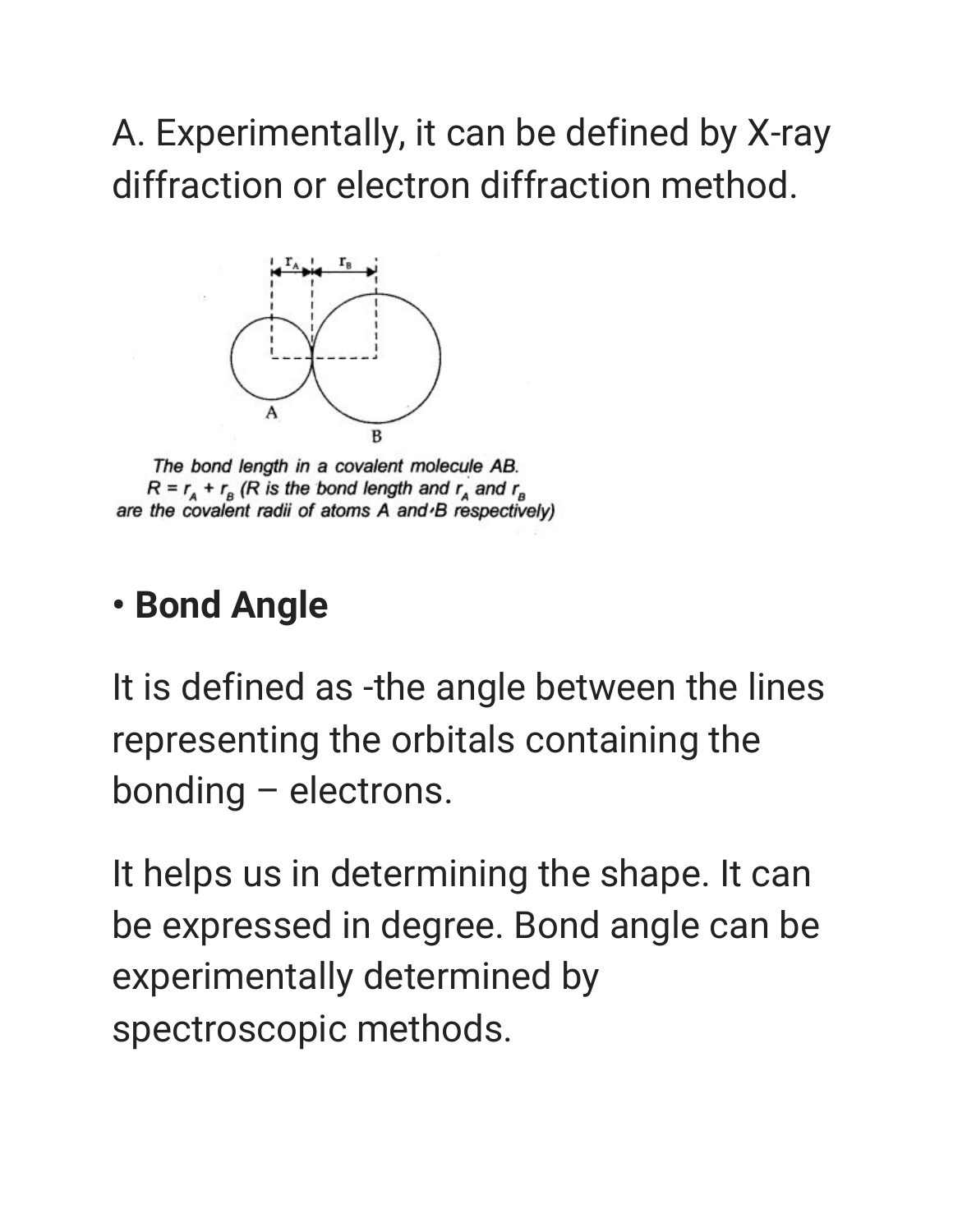# **• Bond Enthalpy**

It is defined as the amount of energy required to break one mole of bonds of a particular type to separate them into gaseous atoms.

Bond Enthalpy is also known as bond dissociation enthalpy or simple bond enthalpy. Unit of bond enthalpy = kJ mol-1

Greater the bond enthalpy, stronger is the bond. For e.g., the H—H bond enthalpy in hydrogen is 435.8 kJ mol-1.

The magnitude of bond enthalpy is also related to bond multiplicity. Greater the bond multiplicity, more will be the bond enthalpy. For e.g., bond enthalpy of  $C - C$ bond is 347 kJ mol-1 while that of  $C = C$ bond is 610 kJ mol-1.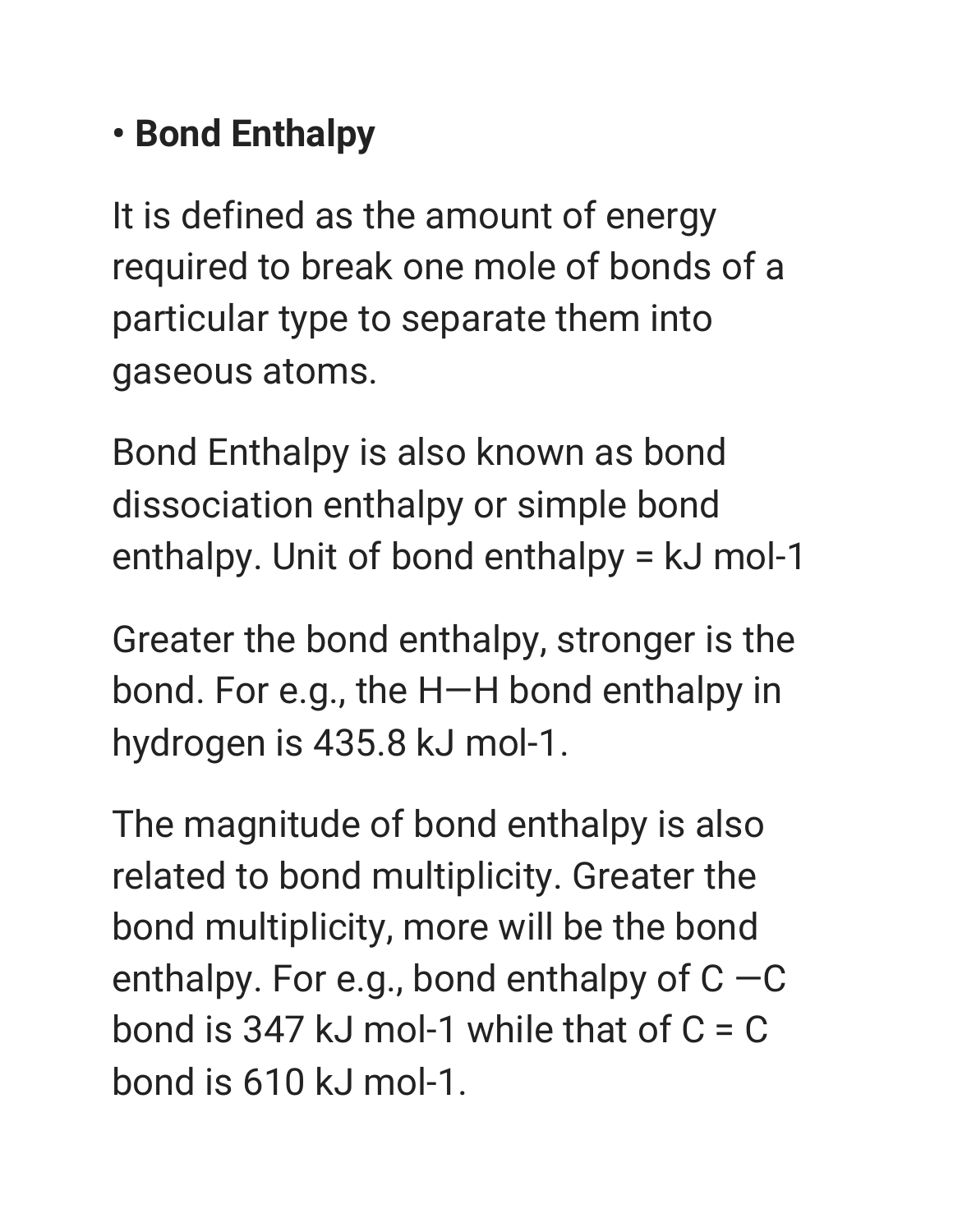In polyatomic molecules, the term mean or average bond enthalpy is used.

| <b>Bond</b> | Bond enthalpy (kJ mol <sup>-1</sup> ) | <b>Bond</b>  | Bond enthalpy (k] mol <sup>-1</sup> ) |
|-------------|---------------------------------------|--------------|---------------------------------------|
| $H - H$     | 435.8                                 | $C-C$        | 347                                   |
| $Cl - Cl$   | 239                                   | $C = C$      | 610                                   |
| $Br - Br$   | 196                                   | $C \equiv C$ | 836                                   |
| $I-I$       | 158                                   | $N-N$        | 158                                   |
| $H - Cl$    | 431.0                                 | $N = N$      | 418                                   |
| $H-F$       | 564                                   | $N \equiv N$ | 946                                   |

### **• Bond Order**

According to Lewis, in a covalent bond, the bond order is given by the number of bonds between two atoms in a molecule. For example,

Bond order of H2  $(H - H) = 1$ 

Bond order of  $02 (0 = 0) = 2$ 

Bond order of  $N2$  ( $N = N$ ) =3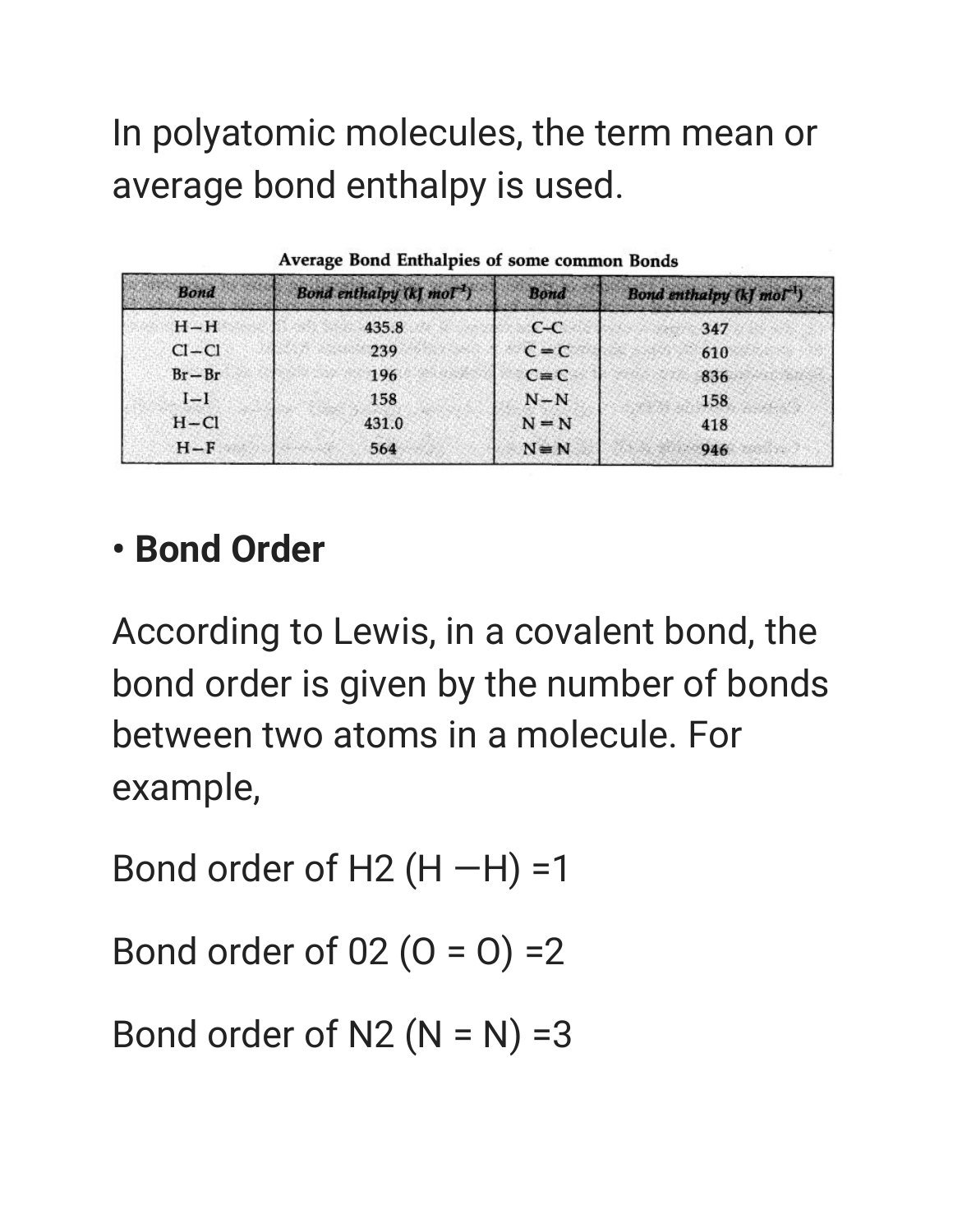Isoelectronic molecules and ions have identical bond orders. For example, F2 and O22- have bond order = 1. N2, CO and NO+ have bond order = 3. With the increase in bond order, bond enthalpy increases and bond length decreases. For example,

For  $N_2$  B.O. = 3 Bond enthalpy =  $946$  kJ/mol. For  $O_{2}$ , B.O. = 2 Bond enthalpy =  $498$  kJ/mol.

#### **• Resonance Structures**

There are many molecules whose behaviour cannot be explained by a single-Lew is structure, Tor example, Lewis structure of Ozone represented as follows: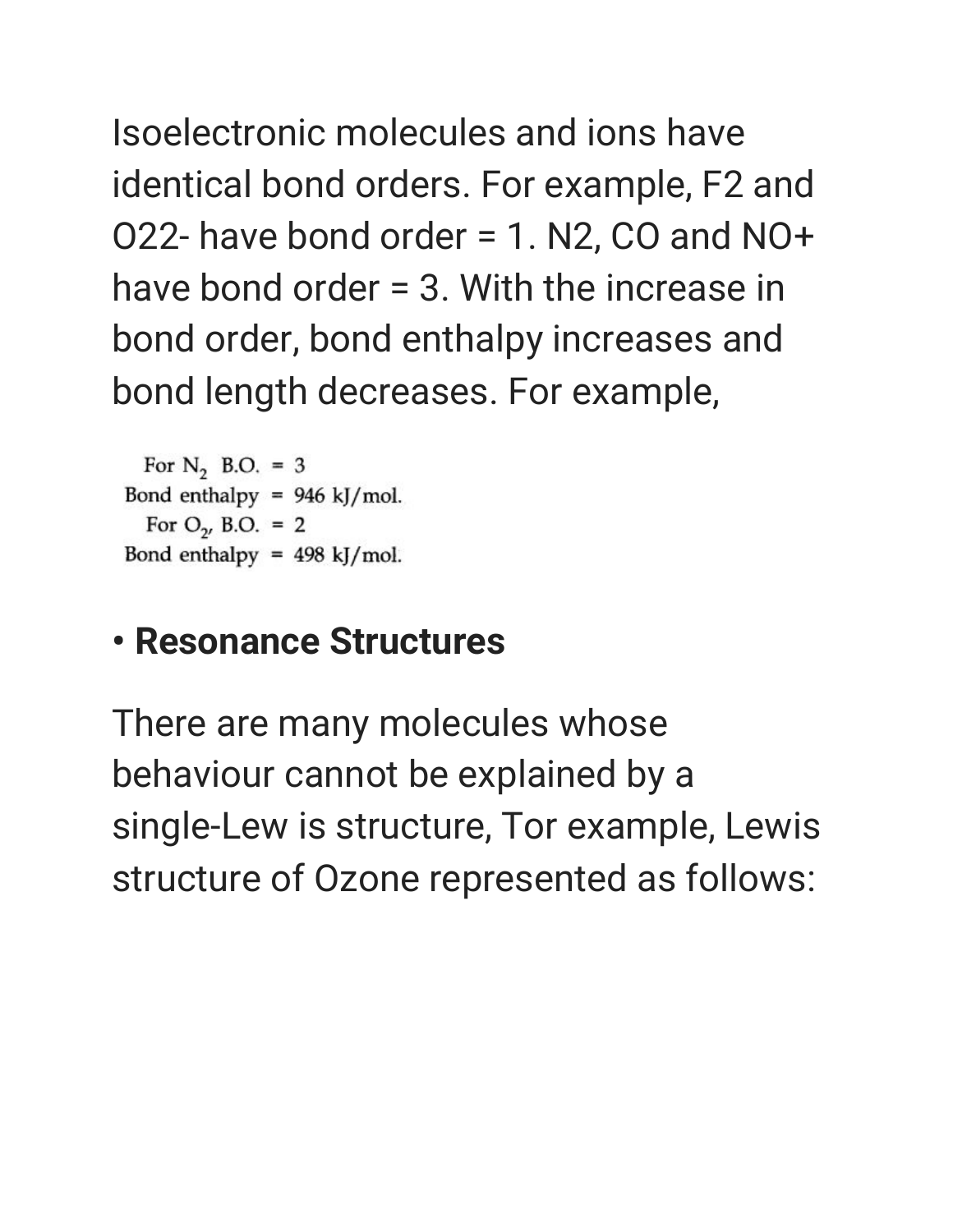

Resonance in the O<sub>3</sub> molecule (Structures I and II represent the two canonical forms while the Structure III is the resonance hybrid)

Thus, according to the concept of resonance, whenever a single Lewis structure cannot explain all the properties of the molecule, the molecule is then supposed to have many structures with similar energy. Positions of nuclei, bonding and nonbonding pairs of electrons are taken as the canonical structure of the hybrid which describes the molecule accurately. For 03, the two structures shown above are canonical structures and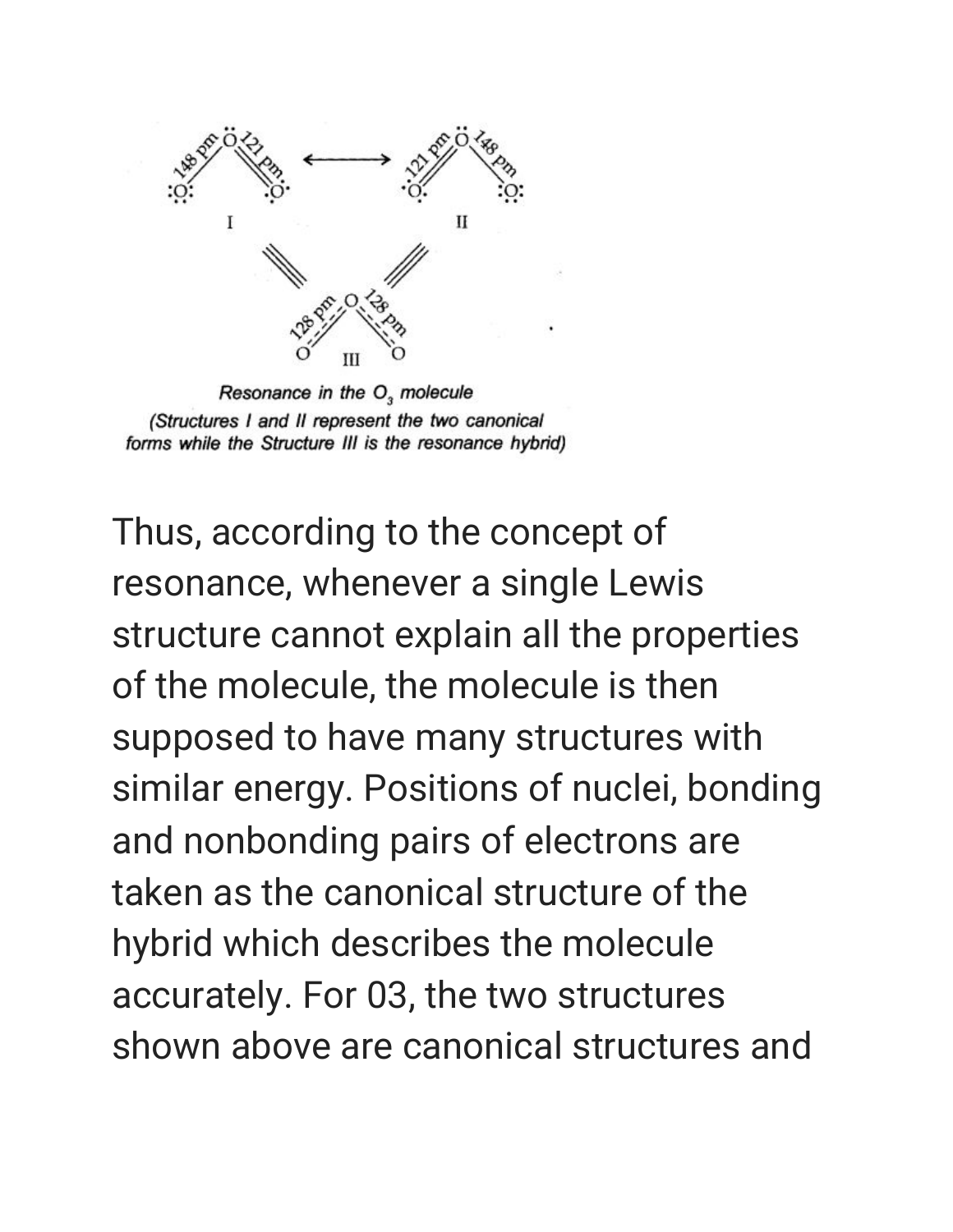the III structure represents the structure of 03 more accurately. This is also called resonance hybrid.

Some resonating structures of some more molecules and ions are shown as follows:

 $\cdot \ddot{\circ} = c = \ddot{\circ} \cdot \leftrightarrow \cdot \ddot{\circ} - c = \ddot{\circ} \leftrightarrow \dot{\circ} = c - \ddot{\circ}$ Carbon dioxide (CO<sub>2</sub>) Carbon monoxide (CO) : $\vec{c}$  =  $\vec{o}$ :  $\longleftrightarrow$  : $\vec{c}$  -  $\vec{o}$ :  $\longleftrightarrow$  : $\vec{c}$  =  $\vec{o}$ :  $:N=\stackrel{+}{\scriptstyle{N=-\ddot{\Omega}}}\stackrel{+}{\scriptstyle{\Omega}}\leftarrow$   $:N=\stackrel{+}{\scriptstyle{N=-\ddot{\Omega}}}\stackrel{+}{\scriptstyle{\Omega}}\leftarrow$   $\stackrel{2}{\scriptstyle{N=-\ddot{\Omega}}}\stackrel{+}{\scriptstyle{N=-\ddot{\Omega}}}\stackrel{+}{\scriptstyle{\Omega}}}$ Nitrous oxide  $(N, O)$  $H \rightarrow \stackrel{\circ}{\circ} \rightarrow H \rightarrow H \rightarrow \stackrel{\circ}{\circ} = N \rightarrow \stackrel{\circ}{\circ}$ Nitrous acid (HONO)  $H \longrightarrow N \longrightarrow N \longrightarrow N$ :  $\leftrightarrow H \longrightarrow N \longrightarrow N \longrightarrow N \longrightarrow N \longrightarrow N \longrightarrow N \longrightarrow N \longrightarrow N$ Hydrazoic acid  $(HN_3)$  $H \rightarrow O \rightarrow \stackrel{+}{\sqrt{\qquad}} \stackrel{\circ}{\leftrightarrow} H \rightarrow O \rightarrow \stackrel{+}{\sqrt{\qquad}} \stackrel{\circ}{\circ}$ Nitric acid (HNO<sub>2</sub>)

### **• Polarity of Bonds**

Polar and Non-Polar Covalent bonds

Non-Polar Covalent bonds: When the atoms joined by covalent bond are the same like; H2, 02, Cl2, the shared pair of electrons is